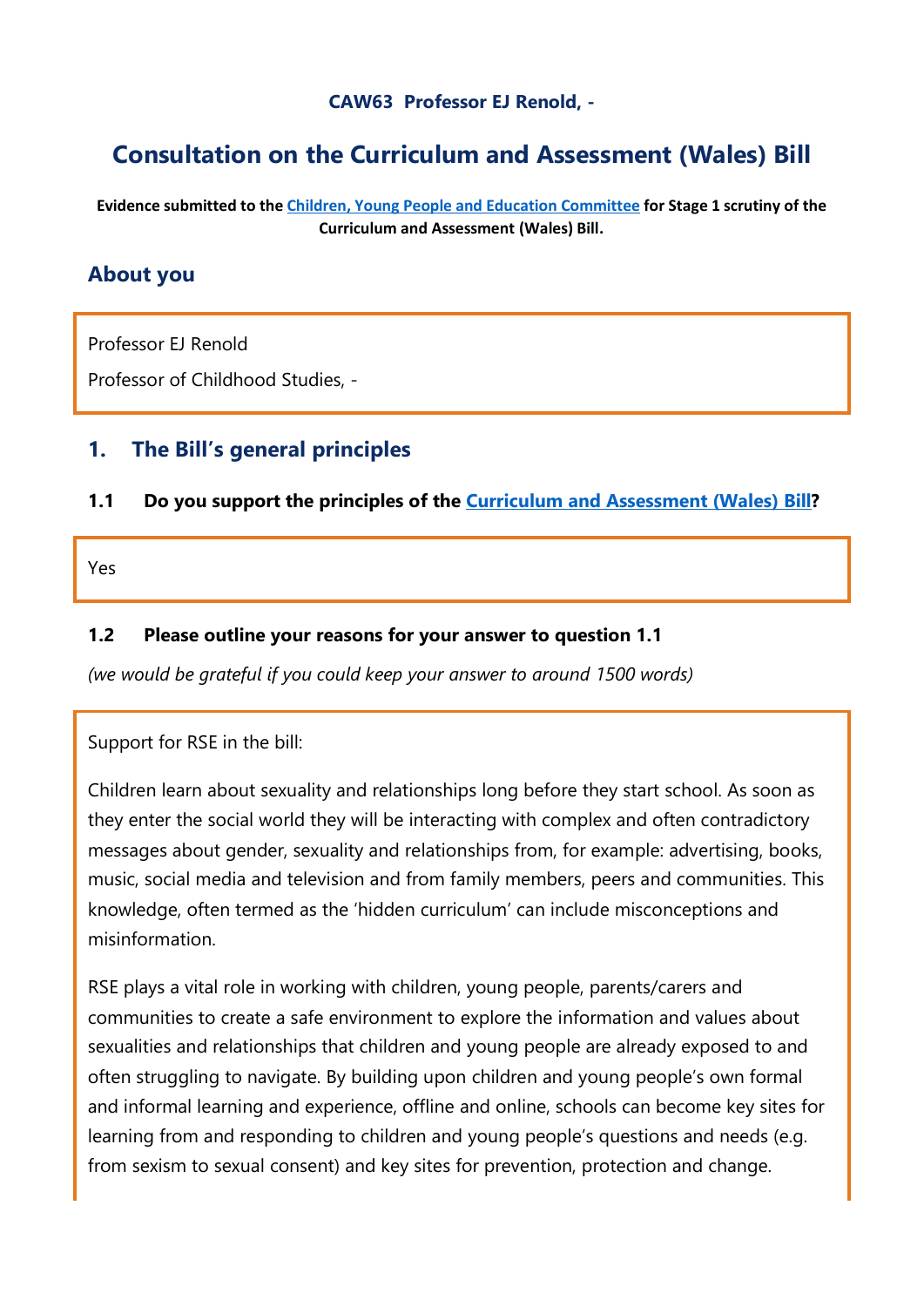It is 10 years since Sex and Relationships Education (SRE) has been reviewed or updated. As a leading international academic in the field of RSE for over 20 years, and as chair of the 2017 SRE expert panel, I very much welcome and support Welsh Government's sustained commitment to introducing mandatory RSE within the new curriculum for all learners. Indeed, findings from the expert panel (Renold and McGeeney 2017a) concluded that: current law and guidance on SRE is outdated; current provision of SRE in all schools is limited; not enough attention is given to rights, equalities, emotions and relationships; there is a gap between children and young people's lived experiences and the content of SRE; and SRE as a basic curriculum area with non-statutory status is often poorly resourced and given low priority in schools, leading to uneven and unequal provision.

The new RSE as outlined in the Curriculum Guidance for Wales (2020, p.38-40) will represent a major overhaul from current practice. It will enable learners to engage with a broader curriculum and will enable teachers to co-produce a relevant, experience-near, responsive and responsible RSE that can encompass all six areas of learning and experience from the humanities and expressive arts to sciences and technology.

Underpinned by the core principles of rights, equity, inclusivity, protection and empowerment makes for a very promising future for RSE in Wales and takes forward some of the best practice already underway in primary, secondary and special schools in Wales, and internationally (see Renold and McGeeney 2017b).

As the guidance states, the new RSE "aims to gradually empower learners to build the knowledge, skills and ethical values for understanding how relationships, sex, gender and sexuality shape their own and other people's lives. It will seek to support learners' rights to enjoy equitable, safe, healthy and fulfilling relationships throughout their lives. This includes the ability to recognise, understand and speak out about discrimination and violence and know how and where to seek support, advice and factual information on a range of RSE issues".

### **1.3 Do you think there is a need for legislation to deliver what this Bill is trying to achieve?**

*(we would be grateful if you could keep your answer to around 500 words)*

Support for statutory RSE: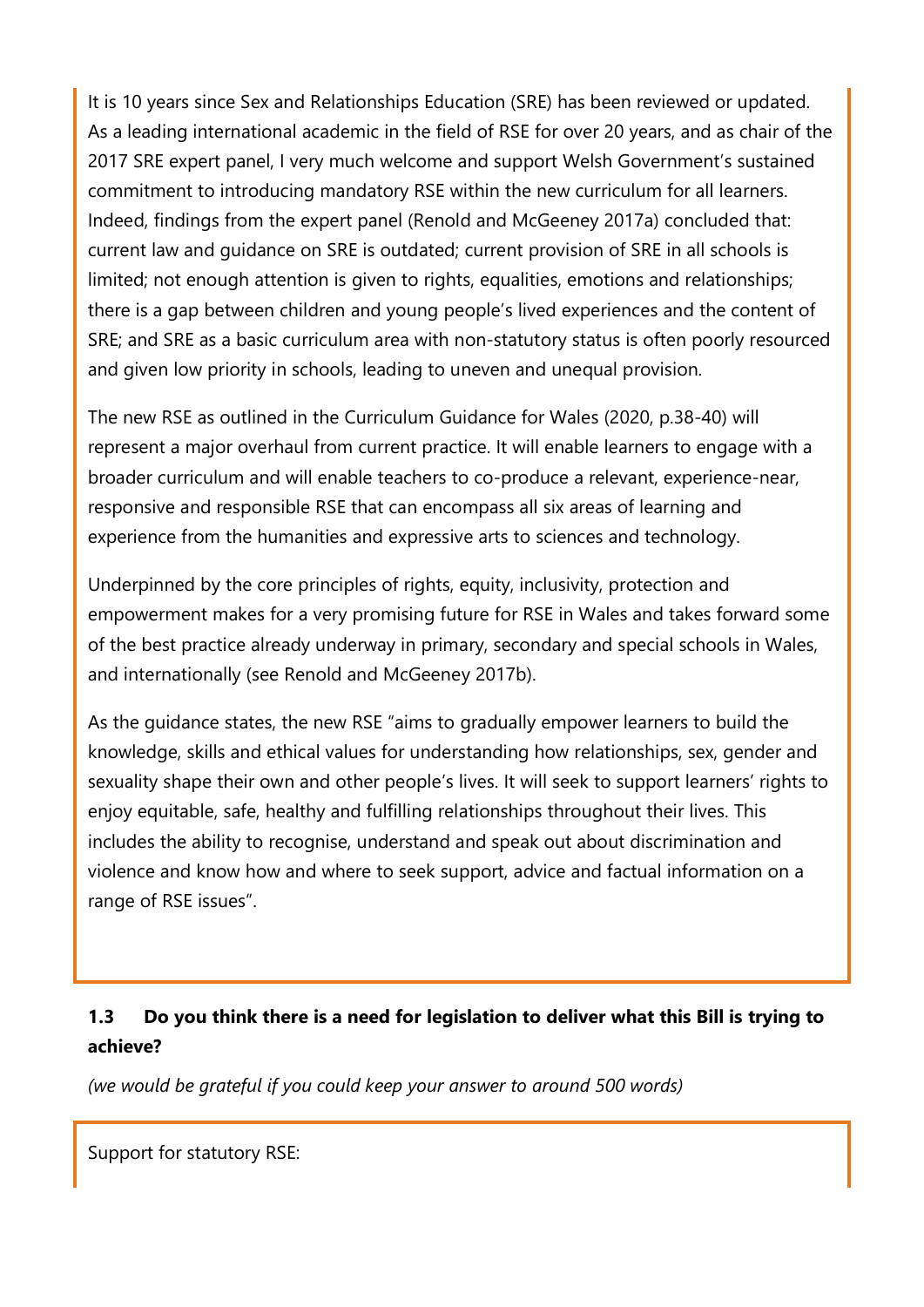There is an increasingly urgent need for statutory legislation to set out a clear legal and policy framework for delivering the contents of the Bill. I fully support the principles of the Bill relating to RSE and its intention to "improve the profile, quality and consistency" of the subject (Section 3.50) in terms of both content and delivery. As the expert panel cautioned, "without this legislative change SRE will remain a low priority for schools, be narrowly conceived, and children and young people's rights, needs, questions and concerns are not sought or met and where sex, gender, sexuality and relationship inequalities and inequities remain unchallenged and endure" (Renold and McGeeney, 2017a p.10).

Background: The current law and guidance on Sex and Relationships Education is outdated. Currently the only mandatory requirement relates to 'Sex Education' as outlined in Section 579 (1) of the Education Act 1996 and gives a definition of 'sex education' as including learning about:

(a) Acquired Immune Deficiency Syndrome and Human Immunodeficiency Virus, and

(b) any other sexually transmitted disease.

While SRE in Wales, since devolution, has continued to embed policy and guidance in a social justice model of rights, equity and well-being and the 2010 guidance for schools on Sex and Relationships Education, emphasises children's rights to access comprehensive SRE enabling children and young people to develop the knowledge, skills and understanding to make informed choices that support positive life experiences; including sexual well-being and healthy relationships – this guidance is non-statutory. Consequently this has led to wide variation in the quantity and quality of SRE that children and young people receive. Effective RSE too often rests on the interests and enthusiasm of individual teachers or school leaders with SRE/PSE responsibilities (Renold and McGeeney 2017a).

The SRE expert panel recommended "that Sexuality and Relationship Education is statutory within the new curriculum for all schools, from Foundation Phase to compulsory school leaving age (3-16)" (Renold and McGeeney 2017, p. 10). This recommendation was informed by current international SRE research on the consequences of non- statutory SRE (Renold and McGeeney 2017), the UNCRC (2016, Section 65b) and ENOC (2017) statements that children and young people have the right to meaningful, high quality, comprehensive and inclusive SRE, and Objective 2 in the Welsh Government's National Strategy on Violence against Women, Domestic Abuse and Sexual Violence (2016-2021)

However, as the SRE expert panel report also stated, "making SRE statutory is only the beginning of the process to ensure that every child in Wales receives high quality, rights and equity based, inclusive, holistic SRE. It is a starting point from which to develop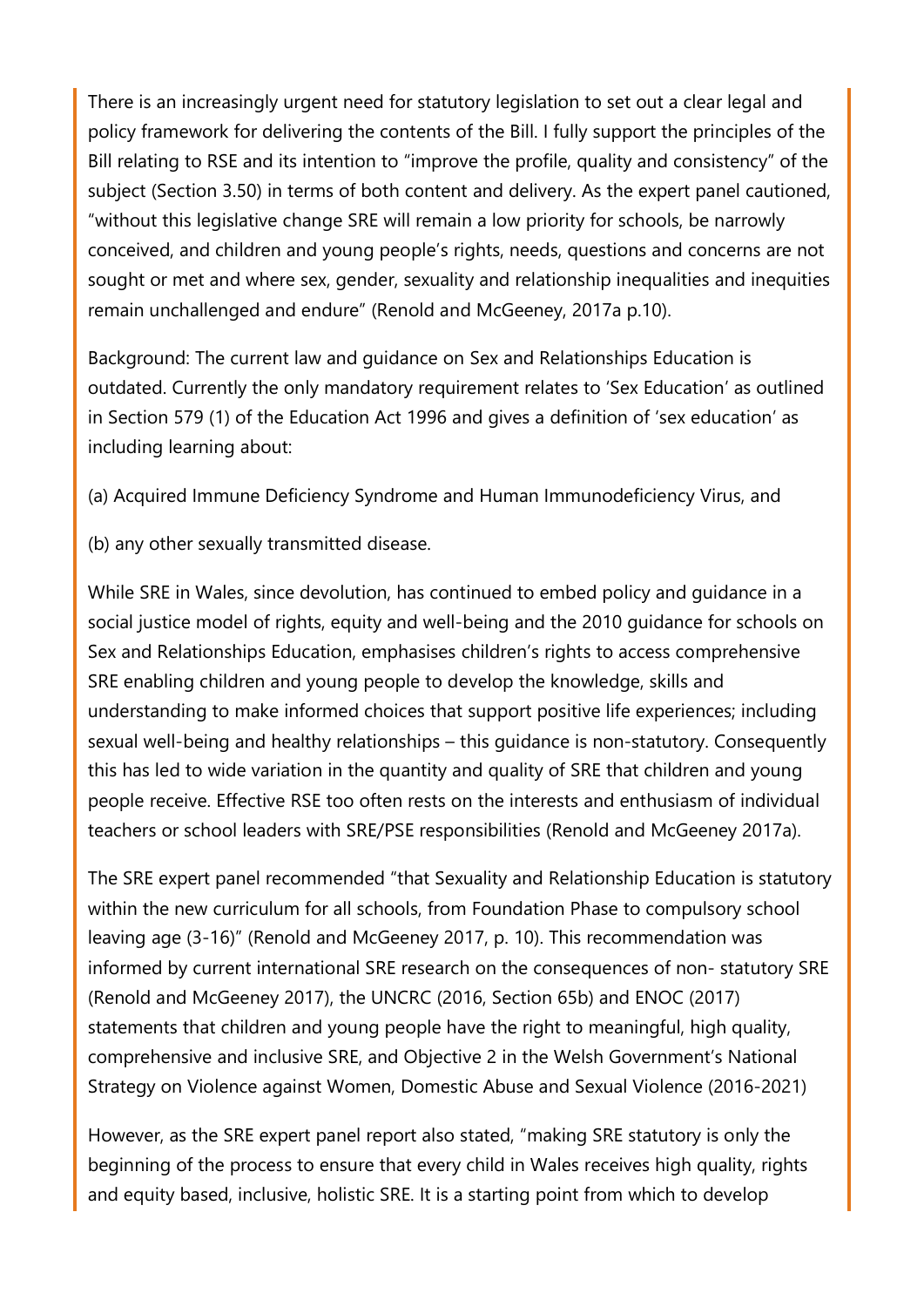comprehensive statutory guidance that embeds the core principles set out in this report and to develop and deliver professional training to ensure that schools are equipped to deliver and forge the partnerships necessary for high quality RSE provision" (Renold and McGeeney 2017, p.10)

## **2. The Bill's implementation**

### **2.1 Do you have any comments about any potential barriers to implementing the Bill? If no, go to question 3.1**

*(we would be grateful if you could keep your answer to around 500 words)*

There are barriers regarding ways in which the Bill and the Explanatory Memorandum (EM) lack clarity and detail on:

1) how the 'core learning' as defined by the RSE Code (Section 3.68) is the same or different from the 'areas of learning' in the statutory Guidance and a lack of clarity on the relationship between the code and the guidance (see 5.1 for further detail)

2) how the RSE Code and statutory Guidance is being co-constructed, specifically regarding children and young people's involvement, and the involvement of RSE organisations and school-based RSE educators with specific expertise in RSE. (see 2.2 for further detail)

3) the commitment to both developing and funding professional learning and resources for Welsh RSE providers (see 2.3 for further detail)

### **2.2 Do you think the Bill takes account of these potential barriers?**

*(we would be grateful if you could keep your answer to around 500 words)*

2 There is a lack of detail regarding how the RSE Code and statutory Guidance are being co-constructed, specifically regarding children and young people's involvement, and the involvement of RSE organisations and school-based RSE educators with specific expertise in RSE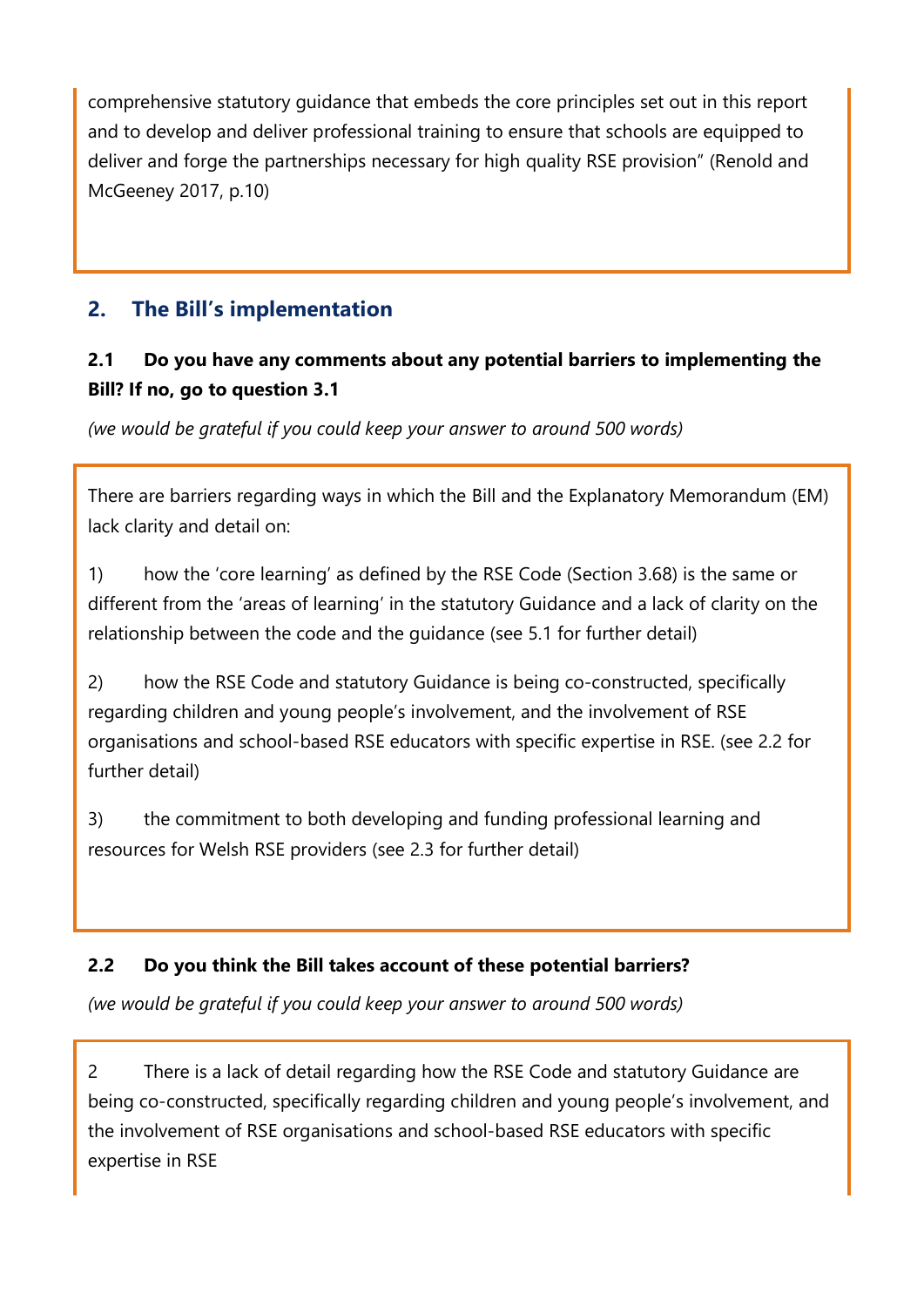There is very little detail as to how exactly children and young people will be meaningfully consulted and involved in co-constructing the RSE Code and Guidance (Article 12, UNCRC) despite the significant number of teachers in pioneer schools who have been coconstructing the proposed new RSE curriculum (both in terms of content and pedagogy) with children and young people (e.g. see the findings from the bespoke professional learning programme (PLP) pioneered by central south consortia with 23 primary, secondary and special schools. For an overview of the PLP, see www.agendaonline.co.uk/crush/). For further details, see the submission by Max Ashton (Phd student, Cardiff University).

Finally, there is also a lack of detail on how those with RSE expertise in curriculum design and implementation are involved in the process of co-construction regarding the statutory Code and Guidance. The current RSE working group for example has no academics as members, despite significant research expertise in either RSE specialist topics, and to a lesser extent RSE pedagogy and curriculum design.

Recommendation: that an engagement process is developed that enables schools who have already been co-constructing the proposed new RSE curriculum to share their expertise and experience.

Recommendation: that children and young people are meaningfully involved in the process of co-constructing both the Code and the Guidance, using creative and participatory methods that have already been successfully trialled by schools in Central South consortia.

Recommendation: that there is an explicit and meaningful role in the co-creation of the Code and Guidance for organisations and individuals with expertise in the different areas of learning and more widely in terms of RSE pedagogy, including those with experience of creating and delivering high quality RSE content and resources.

### **3. Unintended consequences**

### **3.1 Do you think there are there any unintended consequences arising from the Bill? If no, go to question 4.1**

(we would be grateful if you could keep your answer to around 500 words)

In Successful Futures, Donaldson (2015, p.14) outlines 10 principles for curriculum design. The curriculum should, he states, be "authentic, evidence-based, responsive, inclusive,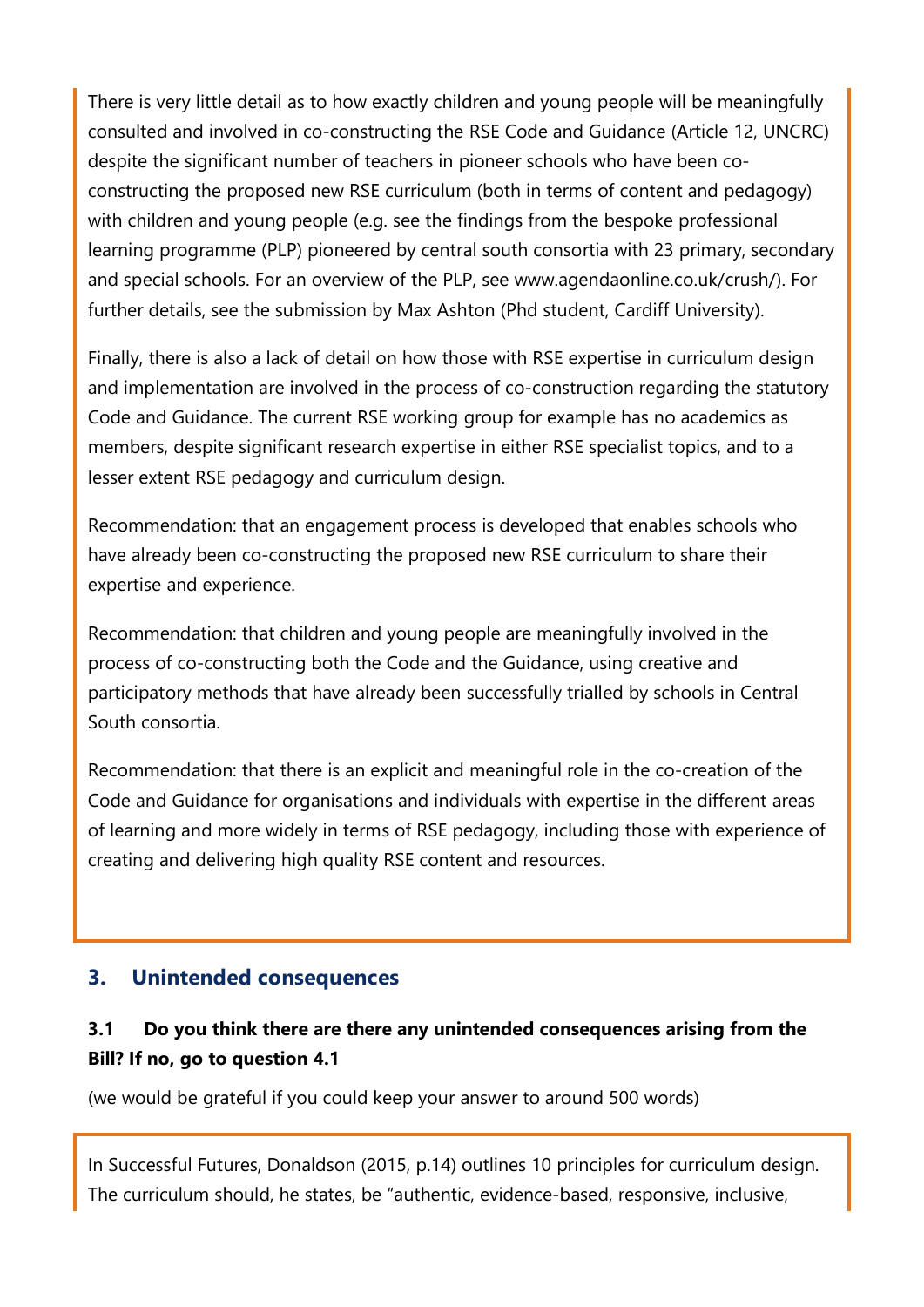ambitious, empowering, unified, engaging, based on subsidiarity and manageable". All of these features are embedded in the eight guiding principles for high quality RSE principles that were first established by the panel and further co-constructed with teachers in the pioneer schools: rights and equity; inclusive; holistic; empowering; relevant and developmentally appropriate; creative; co-produced; protective and preventative.

These principles, when practiced, have the potential to support the creation of a safe and empowering learning environment for what the SRE panel called a "living curriculum". A Living RSE Curriculum is a relevant, responsive and responsible curriculum that recognises, connects to and builds upon children and young people's own learning and experience.

As we outlined in our recommendations report (Renold and McGeeney 2017), high quality RSE is associated with a range of positive and protective outcomes for children, young people and their communities and can:

- help reduce homophobic, biphobic and transphobic (HBT) bullying and increase safety and wellbeing for LGBTQ+ children and young people;
- help young people make informed decisions about sexual intimacy and reproductive health;
- help challenge gender and sexual stereotypes, and advance awareness of sex, gender and sexual equality and equity; and VAWDASV
- help increase children and young people's understanding of safe, consensual, equitable and positive relationships.

However, without a clear commitment to improving and resourcing professional learning and resources, and without a clear strategy and co-ordination of this process (as outlined by the expert panel, p.20) high quality provision continue to rely upon the interests and enthusiasm of individual teachers or school leaders with RSE responsibilities. The consequences will be detrimental to both RSE educators and safeguarding and supporting the health and well-being of children and young people.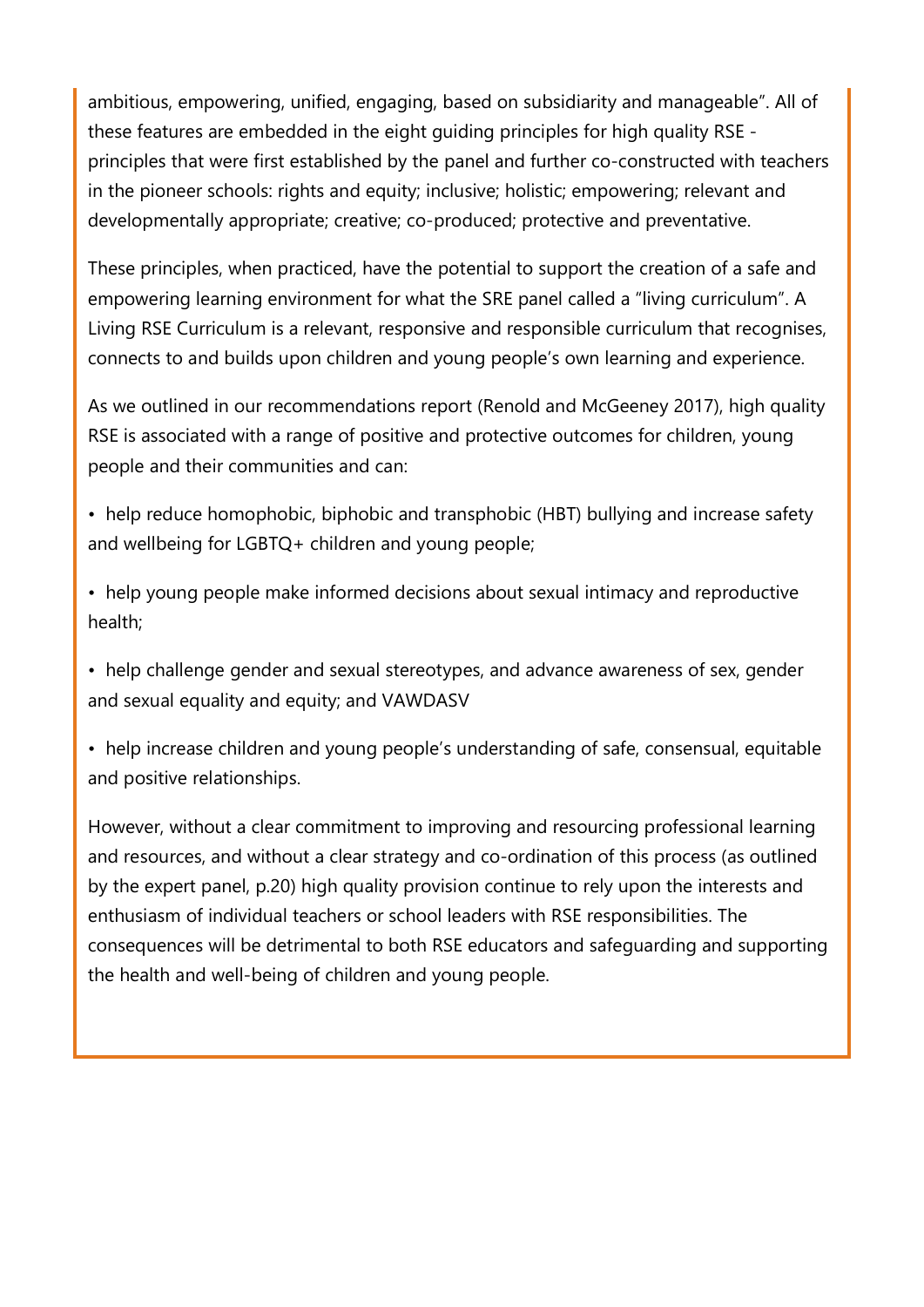## **4. Financial implications**

## **4.1 Do you have any comments on the financial implications of the Bill (as set out in Part 2 of the [Explanatory Memorandum\)](https://senedd.wales/laid%20documents/pri-ld13294-em/pri-ld13294-em%20-e.pdf)? If no, go to question 5.1**

*(we would be grateful if you could keep your answer to around 500 words)*

3) Lack of detail on the commitment to both developing and funding professional learning and resources for Welsh RSE providers.

While the Bill's acknowledgement that "professional learning will be required in order for teachers to gain the knowledge and confidence to embed relationships and sexuality education within their teaching" is very welcome, there is no detailed commitment to improving or resourcing the professional learning for in-service teachers and initial teacher training and resources for Welsh RSE providers. There is also no commitment, as set out by the expert panel, that each school and local authority must have a trained RSE lead – vital to co-ordinate a cross-curricular whole school approach.

High quality school-based RSE depends upon having a well-trained and confident workforce. However, most RSE teachers have had no specialist RSE training and most teachers report feeling ill-equipped when providing RSE; which is anxiety provoking for teachers and students (see also the submission from Max Ashton).

Without specialist training schools may either avoid covering perceived sensitive or challenging topics altogether or deliver RSE in a way that fails to offer developmentally appropriate pedagogy and adequately safeguard children and young people.

Give that a high quality RSE curriculum is embedded in a whole-school approach, professional learning will not just include teachers in schools, but will include teaching assistants, school support staff, school governors, health professionals such as school nurses and sexual health specialists, workers from specialist agencies such as those working in the VAWDASV, LGBTQ+ and Drugs and Alcohol sectors, youth and community workers, peer and near-peer educators and peer mentors and religious and spiritual leaders.

Despite Welsh Government's statement (Sections 8.296 – 8.300) that innovation schools have been unable to set out the numbers of staff who will require training in RSE, or how much training they will require, some excellent progress has been made by a number of pioneer schools and the 23 schools in central south consortia that have explicitly mapped out their RSE professional learning needs over the last two years. This learning and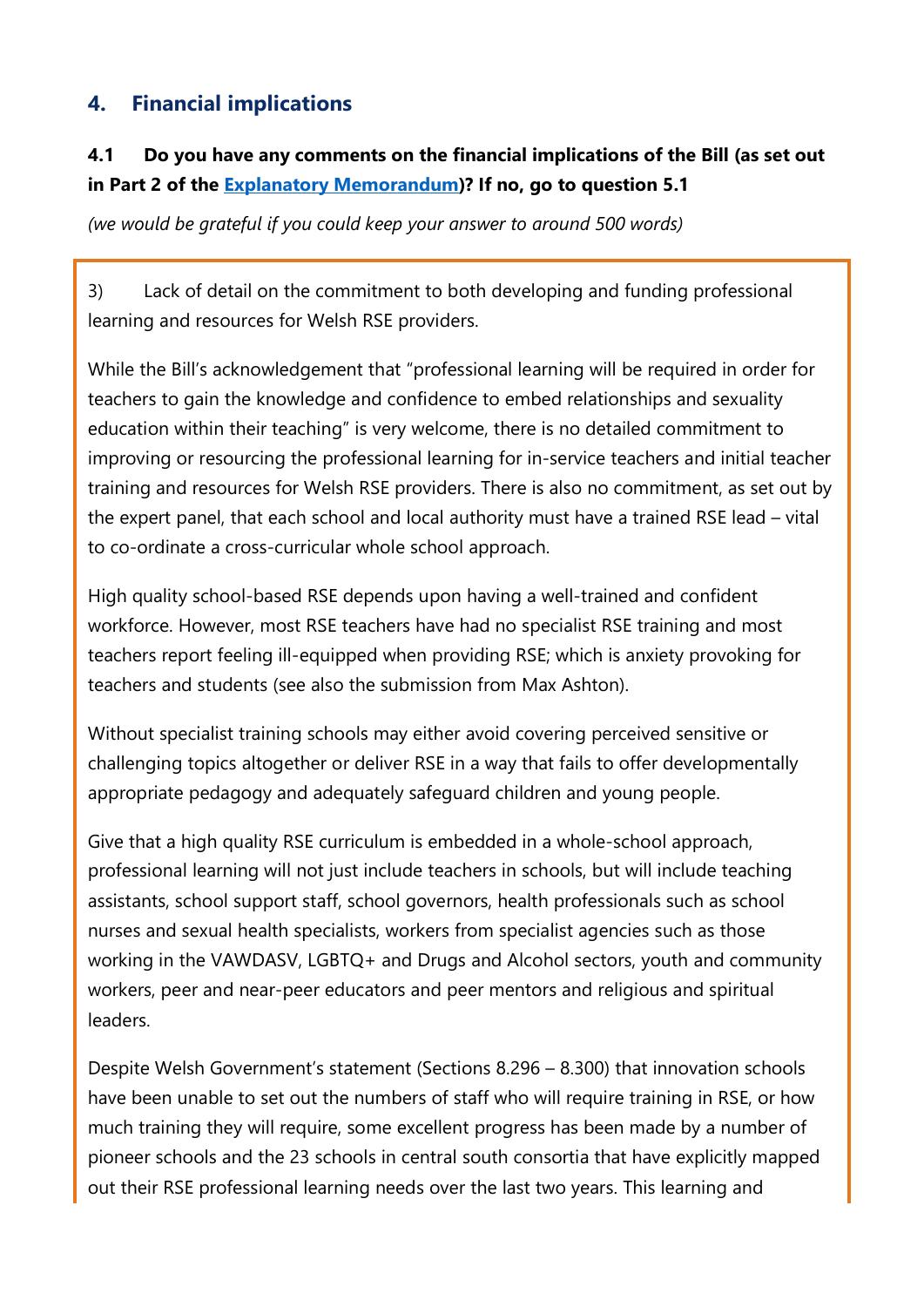experience could be more thoroughly utilised (for further detail, see Max Ashton's submission).

Recommendation: that the Welsh Government provide further detail on the professional learning required by individual schools, and how local authorities and the four educational consortia will co-ordinate to develop coherent and consistent all Wales provision.

Recommendation: that the Welsh Government honour their commitment to set-up a research-practice-training network for the development of bespoke and evidenced-based professional learning and high quality resources.

Recommendation: that the Welsh Government provide ring-fenced funding for each consortia to co-ordinate RSE professional learning for teachers (including bespoke SEND RSE professional learning and resources) and ring-fenced funding for external RSE service providers

## **5. Powers to make subordinate legislation**

**5.1 Do you have any comments on the appropriateness of the powers in the Bill for Welsh Ministers to make subordinate legislation (as set out in Chapter 5 of Part 1 of the [Explanatory Memorandum\)](https://senedd.wales/laid%20documents/pri-ld13294-em/pri-ld13294-em%20-e.pdf). If no, go to question 6.1.**

*(we would be grateful if you could keep your answer to around 500 words)*

1) Insufficient detail on how the 'core learning' as defined by the RSE Code (Section 3.68) is the same or different from the 'areas of learning' in the statutory Guidance and a lack of clarity on the relationship between the code and the guidance.

The expert panel's recommendations on what constitutes high quality RSE was accepted by the Minister for Education, and then developed and consolidated by teachers in the pioneer schools during 2017-2019. While the Bill directly states that the 'core learning' in the new ''RSE Code' is designed to be 'explicit' (Section 3.72), there is no further information on what the Code will contain beyond the six thematic headings (Rights and Equity, Relationships, Sex, Gender and Sexuality, Bodies and Body Image, Sexual Health and Well-being and Violence, Support and Safety).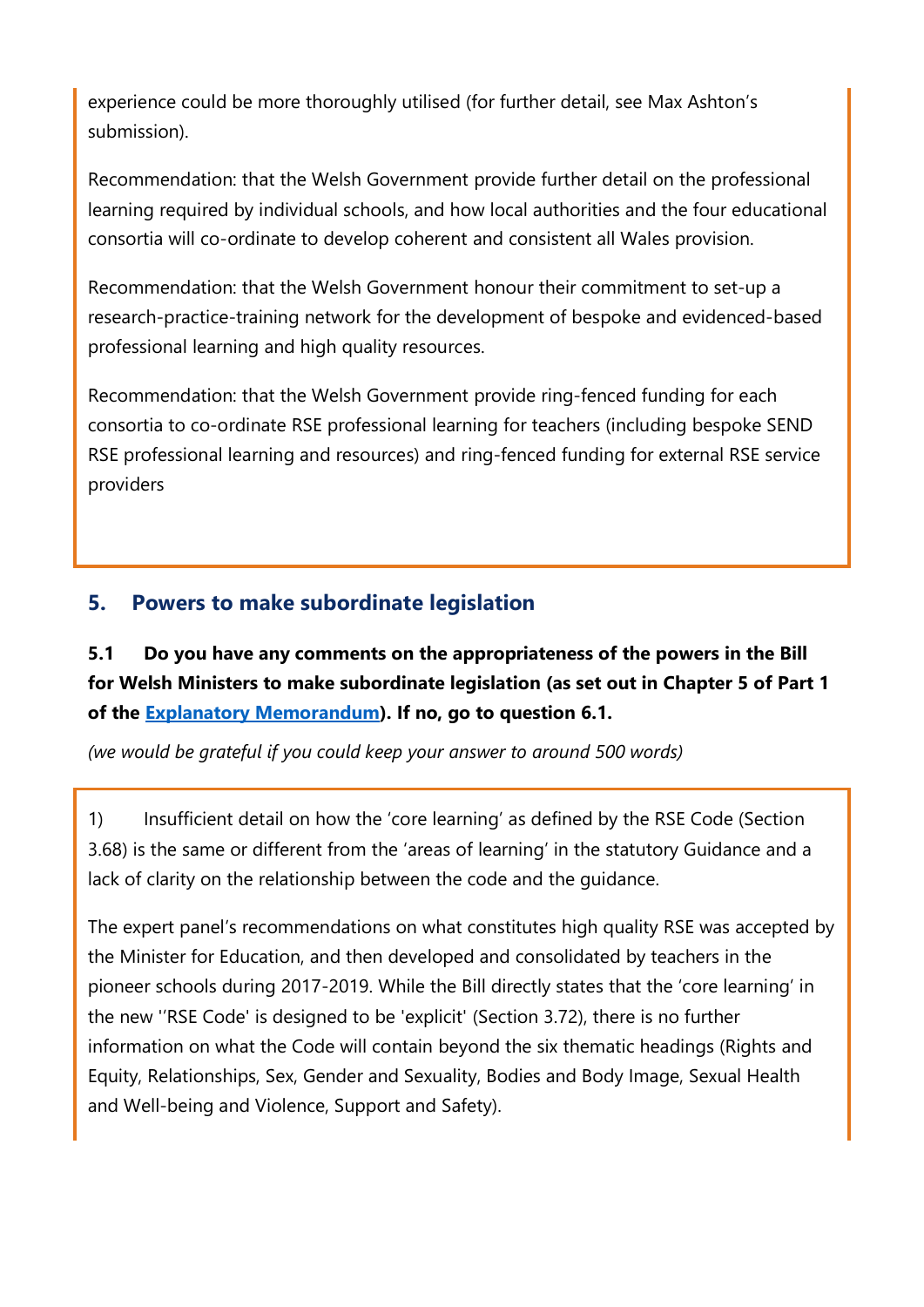While these six thematic headings, and their accompanying summaries in the Curriculum for Wales Guidance (see page 39-40) are a vital foundational starting point, they are too broad and will inevitably lead to high levels of inconsistency and unequal provision.

It is unclear as to whether the code will separate out 'content' from the 'embedding principles' as outlined in the Curriculum for Wales Guidance (page 39-40). These embedding principles are the foundation for the provision of high quality RSE. They will, crucially, shape how teachers and schools develop their curriculum (i.e. make a responsive and responsible 'living' curriculum in ways that meet learner's needs across these thematic areas). As the SRE expert panel report has outlined in full, how we deliver RSE is as important as what we deliver (Renold and McGeeney 2017b).

it is also unclear in the Bill/EM how the RSE code relates to the Statutory Guidance. If the RSE code is embedded within the statutory guidance, then this would inform any recommendation on whether the expansion of the six 'core learning areas' are located in the statutory RSE code, or in the statutory RSE guidance.

Recommendation: that the RSE Code include the established 'embedding principles' as set out in the Curriculum for Wales Guidance. They have been successfully informing practice as they have evolved and are the bedrock of high quality RSE.

Recommendation: That the RSE Code and/or the Statutory Guidance include further detail on the content, with clear progression pathways that are flexible enough for schools to ensure they are providing a relevant, experience-near and thus 'developmentally appropriate' curriculum.

Recommendation: That there is a clear statement in the Bill on the relationship between the RSE Code and the statutory Guidance.

## **6. Other considerations**

### **6.1 Do you have any other points you wish to raise about this Bill?**

*(we would be grateful if you could keep your answer to around 1000 words)*

In December 2017, the Sex and Relationships Education (SRE) Expert Panel made 11 recommendations to ensure the future of high quality, inclusive and relevant Sex and Relationships Education in Wales. In May 2018 all the recommendations were accepted by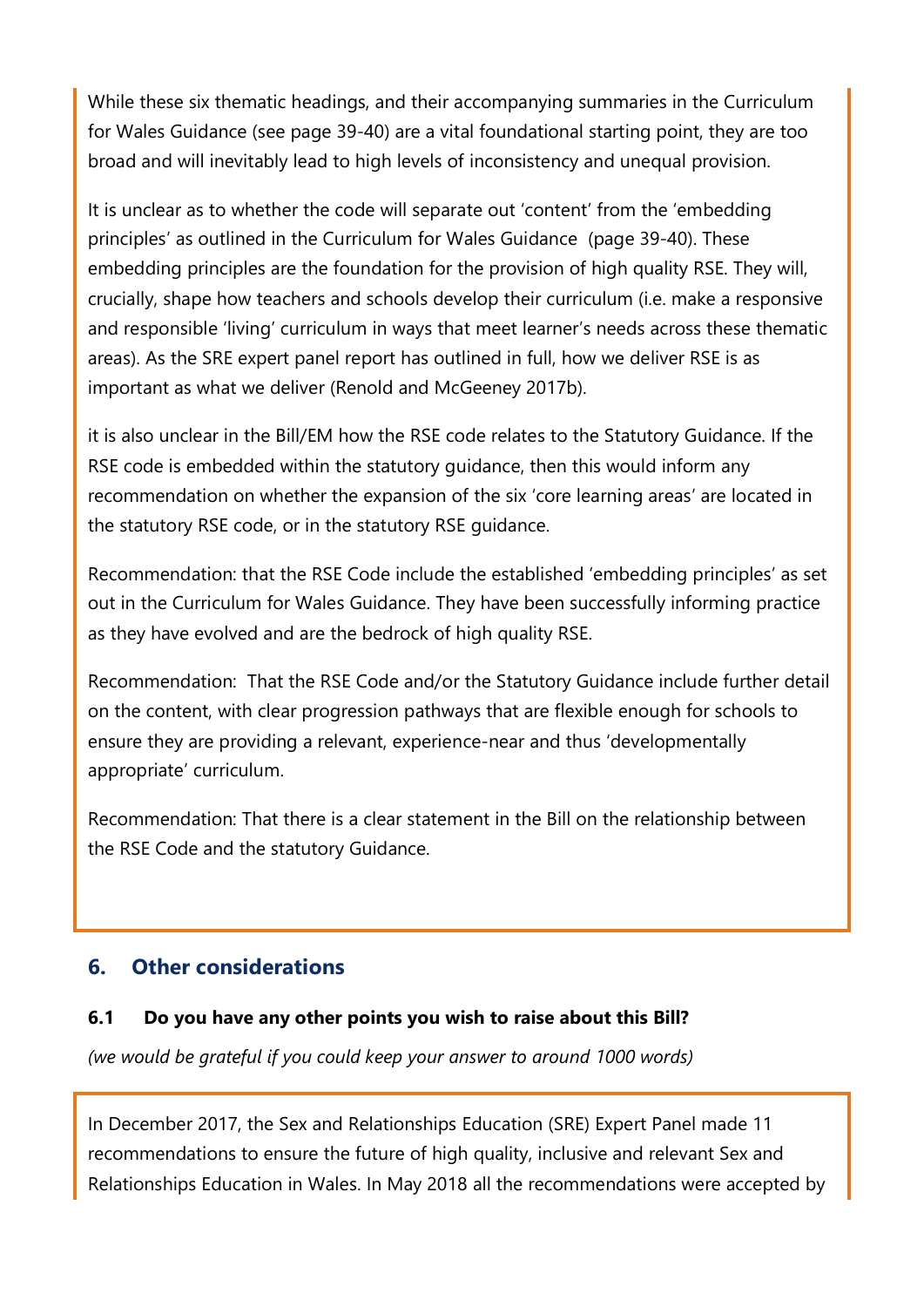the Minister for Education, Kirsty Williams – a significant turning point for Relationships and Sexuality Education in Wales. The new vision for RSE in Wales is ambitious and progressive and strongly supported by many countries and organisations, including the United Nations. However, while implementation will take time and considerable planning, resourcing and collaborations, progress has been slow.

Sections 3.28 to 3.31 summarise the context and remit of the Expert Panel's review of SRE in Wales back in 2017. For example, Section 4.16 of the EM states that these "recommendations have informed the approach to developing the relationships and sexuality education curriculum". While it is clear that some of the recommendations have been taken on, no explanation has been provided for why other recommendations have yet to be implemented. They include: "Welsh Government to establish an RSE professional development pathway"; for "all schools should have a specialist trained RSE lead with access to resources and guidance", that "each Local Authority, working with Consortia, should have a dedicated RSE lead to provide external support, co-ordinate CPD and ensure consistency and quality recognising that specialist external organisations of educationally trained providers, including FE and HE sector, can enhance RSE curriculum content and its implementation in a whole school approach", and "Welsh Government to establish a RSE Hwb Zone to support high quality RSE in schools and to service a RSE research, practice and training network, aimed at facilitating provision of up to date research and training opportunities and creation of a Wales RSE community of practice". As we set out in our report, "best practice in RSE is rarely achieved without collaborations with specialist educators, specialist services, researchers or other collaborators" (Renold and McGeeney 2017, p.19).

Recommendation: for Welsh Government to commit to implementing all the recommendations by the expert panel – either by way of the Code, or the Statutory Guidance – so that the vision for high quality RSE can be realised.

Publications that inform this submission:

Renold and McGeeney. 2017a. The Future of the Sex and Relationships Education Curriculum in Wales. Welsh Government. [https://orca.cf.ac.uk/107649/1/The-future-](https://orca.cf.ac.uk/107649/1/The-future-%20of-the-sex-and-relationships-education-curriculum-in-wales-en.pdf) of[the-sex-and-relationships-education-curriculum-in-wales-en.pdf](https://orca.cf.ac.uk/107649/1/The-future-%20of-the-sex-and-relationships-education-curriculum-in-wales-en.pdf)

Renold and McGeeney. 2017b. Informing the Future of the Sex and Relationships Education Curriculum in Wales. Cardiff University. ISBN 978-1-908469-12-0. https://www.cardiff.ac.uk/ data/assets/pdf file/0016/1030606/informing-the- future-of[the-sex-and-relationships-education-curriculum-in-wales-web.pdf](https://www.cardiff.ac.uk/__data/assets/pdf_file/0016/1030606/informing-the-%20future-of-the-sex-and-relationships-education-curriculum-in-wales-web.pdf)